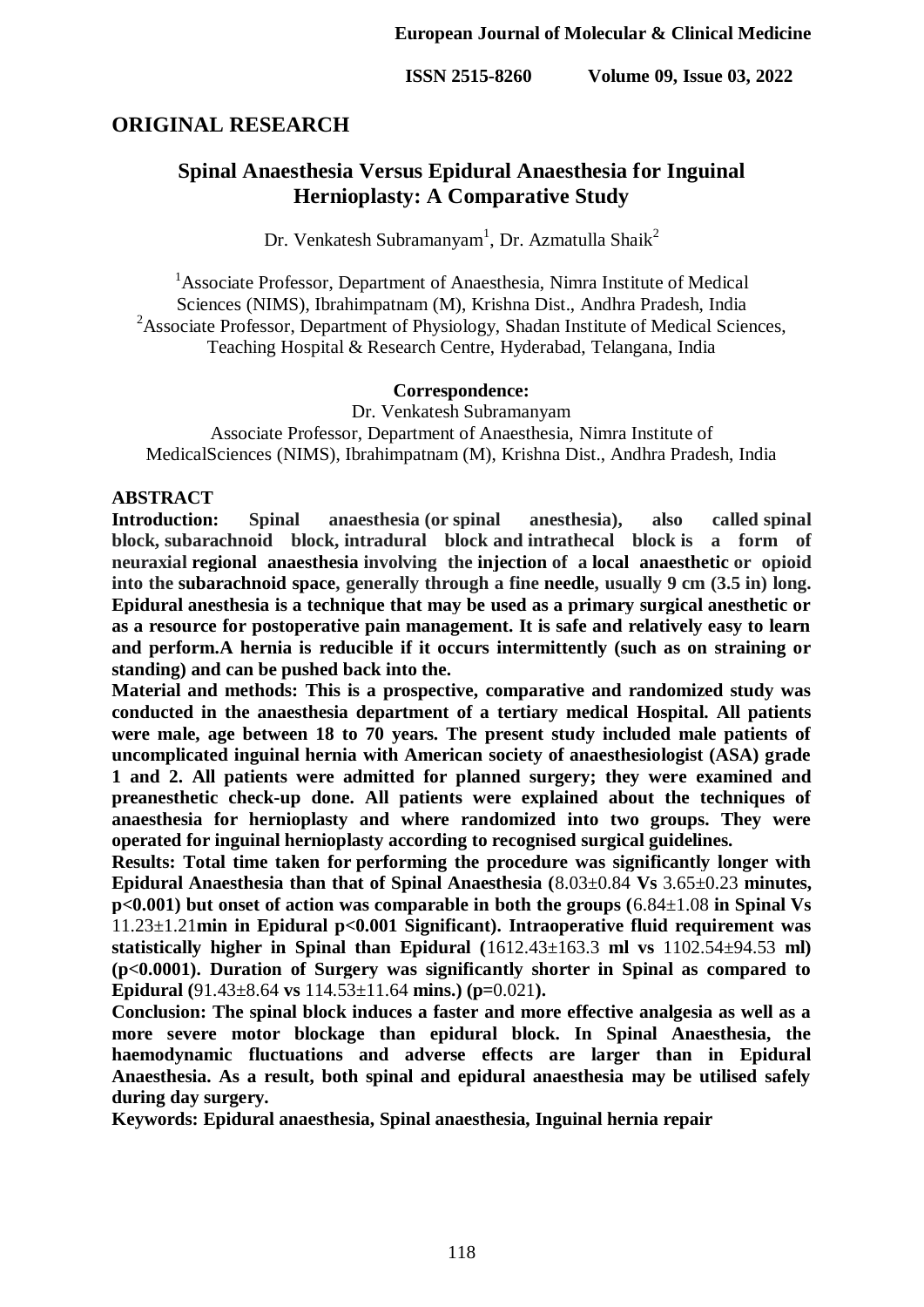# **INTRODUCTION**

Spinal anaesthesia (or spinal anesthesia), also called spinal block, subarachnoid block, intradural block and intrathecal block is a form of neuraxial regional anaesthesia involving the injection of a local anaesthetic or opioid into the subarachnoid space, generally through a fine needle, usually 9 cm  $(3.5 \text{ in})$  long.<sup>[1]</sup> It is a safe and effective form of anesthesia usually performed by anesthesiologists that can be used as an alternative to general anesthesia commonly in surgeries involving the lower extremities and surgeries below the umbilicus.  $[2]$ 

Epidural anesthesia is a technique that may be used as a primary surgical anesthetic or as a resource for postoperative pain management. It is safe and relatively easy to learn and perform. [3] This activity reviews the anatomy, indications, contraindications, and technique necessary to perform this procedure and highlights interprofessional teams' role in providing and improving care for patients who undergo surgery or require multimodal postoperative pain management. [4]

A hernia is reducible if it occurs intermittently (such as on straining or standing) and can be pushed back into the abdominal cavity, and irreducible if it remains permanently outside the abdominal cavity.  $\left[5\right]$  A reducible hernia is usually a longstanding condition, and diagnosis is made clinically, on the basis of typical symptoms and signs. The condition may be unilateral or bilateral and may recur after treatment (recurrent hernia). [6]

Inguinal hernias are often classified as direct or indirect, depending on whether the hernia sac bulges directly through the posterior wall of the inguinal canal (direct hernia) or passes through the internal inguinal ring alongside the spermatic cord, following the coursing of the inguinal canal (indirect hernia). [7] However, there is no clinical merit in trying to differentiate between direct or indirect hernias. The box outlines important elements in examining patients who have a suspected inguinal hernia.<sup>[8]</sup>

### **MATERIAL AND METHODS**

This is aprospective, comparative and randomized study was conducted in the anaesthesia department of a tertiary medical Hospital. All patients were male, age between 18 to70 years. The present study included male patients ofuncomplicated inguinal hernia with American societyof anaesthesiologist (ASA) grade 1 and 2. All patientswere admitted for planned surgery; they wereexamined and preanesthetic check-up done. All patientswere explained about the techniques of anaesthesia forhernioplasty and where randomized into two groups. They were operated foringuinal hernioplasty according to recognised surgical guidelines.

The exclusion criteria were negative consent, complex hernias (recurrent, obstructed Hernia, irreducible, incarcerated, bilateral, strangulated), morbid obesity, epilepsy, anticipated problematic intubation and contraindication of Spinal Anaesthesia or Epidural Anaesthesia. Patients with a past history of Coagulopathy and significant cardiovascular, renal, respiratory, hepatic or metabolic disease. Patients with a history of substance abuse, mental dysfunction, active gastrointestinal reflux, chronic analgesic use.

In the operating room patients clarified the technique, monitors were attached and the baseline reading of heart rate (HR), non-invasive blood pressure (NIBP), electrocardiogram, and oxygen saturation (SpO2) were documented. Then, intravenous line was placed and patients were pre-loaded with 15 ml/kg of ringer lactate solution.

Spinal anaesthesia was given under all sterilised precaution, 3 ml of 0.5% bupivacaine heavy using a 25-gaugeQuincke's spinal needle through theL3-L4 intervertebral space in the sitting posture. Before giving thelocal anaesthesia, each patient throughout the techniqueasked to report verbally any timeif he feelsdistress.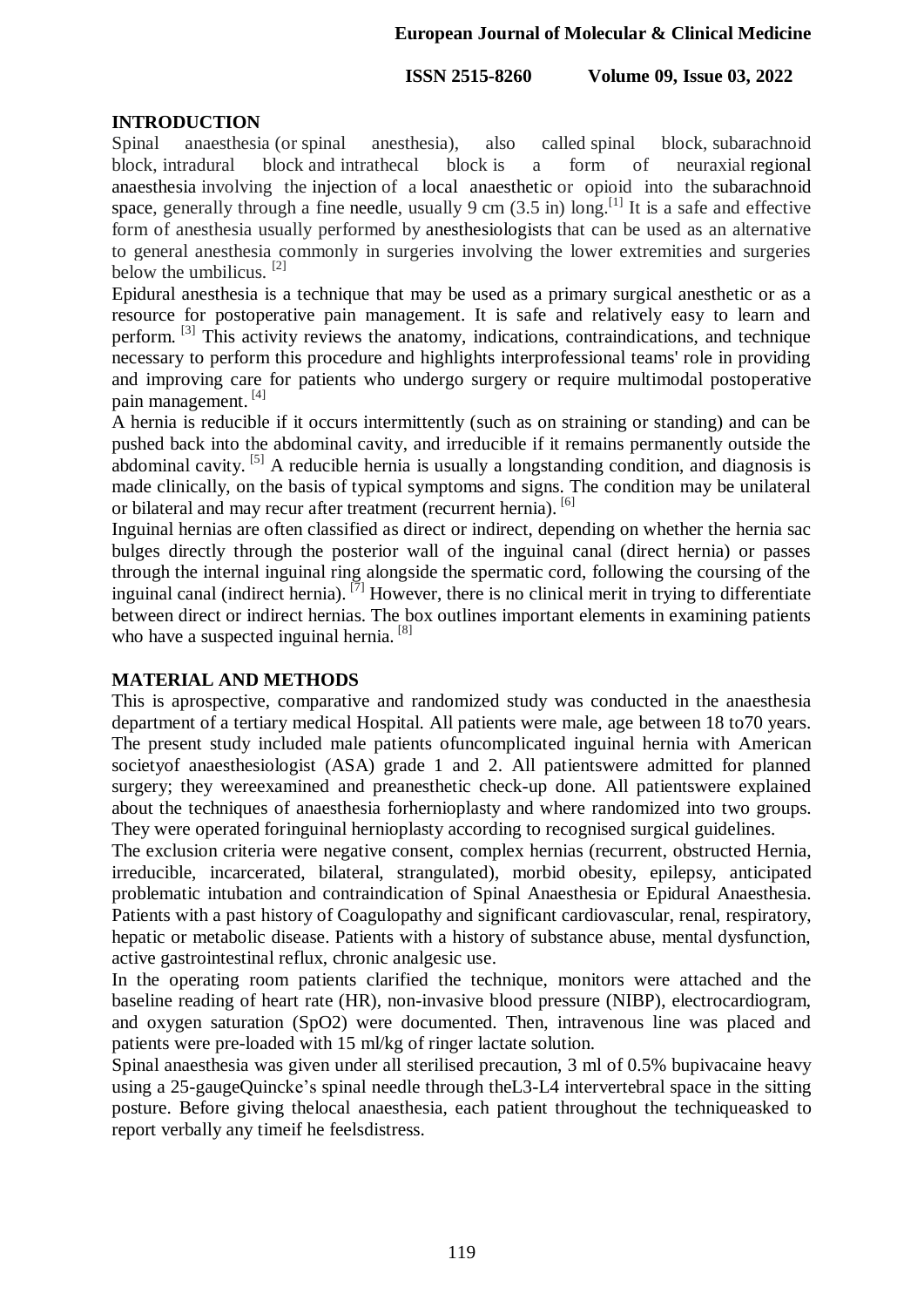Epidural Anaesthesia: Under all aseptic precautions, 18 g Tuohy's epidural needle was employed at L3-L4 intervertebral space in sitting posture by loss of resistance technique. Epidural drug (12ml 0.5 % Bupivacaine) was administered.

All patients were checked for sensory blockade using pin prick technique. Once T6 level of sensory blockade was attained, the surgery was permitted to start. Sensory blockade assessment was done for every 5 min for the first 1 hr and then for every 30 min for the next 3 h. Motor blockade assessment was done by Bromage scale for every 5 min for the first 30 min after drug administration.

We collected the patients´ preoperative, intraoperative andpostoperative information consistof age, gender, site ofhernia, body mass index (BMI), duration of surgery,patients´ pain intensity at the 3, 6, 12, and 24 hours periods after surgery by a visual analogue pain score(VAS), dose of analgesic, any early complicationssuch as hematoma, urinary retention, infection andhospitalization time. To assess pain severity, weasked patients to rate their pain from 1 to 10 andthe results were recorded as VAS values.

 $0$  – nopain,

1-3: mild pain,

4-6: moderate pain,

7-10:severe pain.

Rescue analgesia was given when VAS scale becomes more than 3. Hemodynamic parameters such as HR, systolic blood pressure (SBP) and diastolic blood pressure (DBP), mean arterial blood pressure (MAP), and SpO2 were watched at every 5-min. interval until 120 min then 30 min interval for further 3 h. Intraoperative hypotension and bradycardia was managed with IV fluids and titrated intra venous doses of Mephentermine 6 mg and atropine of 0.6 mg respectively. Any complications like nausea, vomiting, pruritus and hypersensitiveresponses were noted and managed by standard guidlines.

#### **RESULTS**

Demographic data and duration of surgery were comparable in both the groups (Table 1). **Table 1: Intraoperative and postoperative comparison of various parameters**

|                                          | <b>Spinal</b>       | Epidural            | p= value |
|------------------------------------------|---------------------|---------------------|----------|
|                                          | Anesthesia          | Anesthesia          |          |
|                                          | $n=70$ (%)          | $n=70$ (%)          |          |
| ASA Grade $(\% )$                        |                     |                     |          |
|                                          | 44 (62.8%)          | 48 (68.5%)          | 0.642    |
| П                                        | 26 (37.2%)          | 22 (31.5%)          | 0.525    |
| <b>Mean duration for procedure (Min)</b> | $3.65 \pm 0.23$     | $8.03 \pm 0.84$     | < 0.001  |
| <b>Onset of action (Min)</b>             | $6.84 \pm 1.08$     | $11.23 \pm 1.21$    | < 0.001  |
| Intravenous fluid requirement (ml)       | $1612.43 \pm 163.3$ | $1102.54 \pm 94.53$ | < 0.001  |
| Duration of surgery (min)                | $91.43 \pm 8.64$    | 114.53±11.64        | 0.021    |
| Block failure $(\% )$                    | $0(0\%)$            | $3(4.2\%)$          |          |
| Intraoperative Hypotension (%)           | 27 (38.5%)          | $5(7.1\%)$          | 0.025    |
| <b>Urinary retention</b>                 | 11 $(15.7%)$        |                     | 0.003    |
| <b>Nausea and Vomiting</b>               | 06(8.5%)            | $1(1.4\%)$          | 0.025    |
| <b>PDPH</b>                              | $01(1.4\%)$         |                     | 0.463    |
| <b>Duration of ambulation (hour)</b>     | $10.03 \pm 1.43$    | $4.10 \pm 0.83$     | < 0.001  |
| Bromage scores $(3/2/1/0)$ \$            | 41/17/12/0          | 0/47/13/10          | < 0.001  |

Total time taken for performing the procedure was significantly longer with Epidural Anaesthesia than that of Spinal Anaesthesia (8.03±0.84 Vs 3.65±0.23 minutes, p<0.001) but onset of action was comparable in both the groups  $(6.84\pm1.08$ in Spinal Vs  $11.23\pm1.21$ min in Epidural p<0.001 Significant). Intraoperative fluid requirement was statistically higher in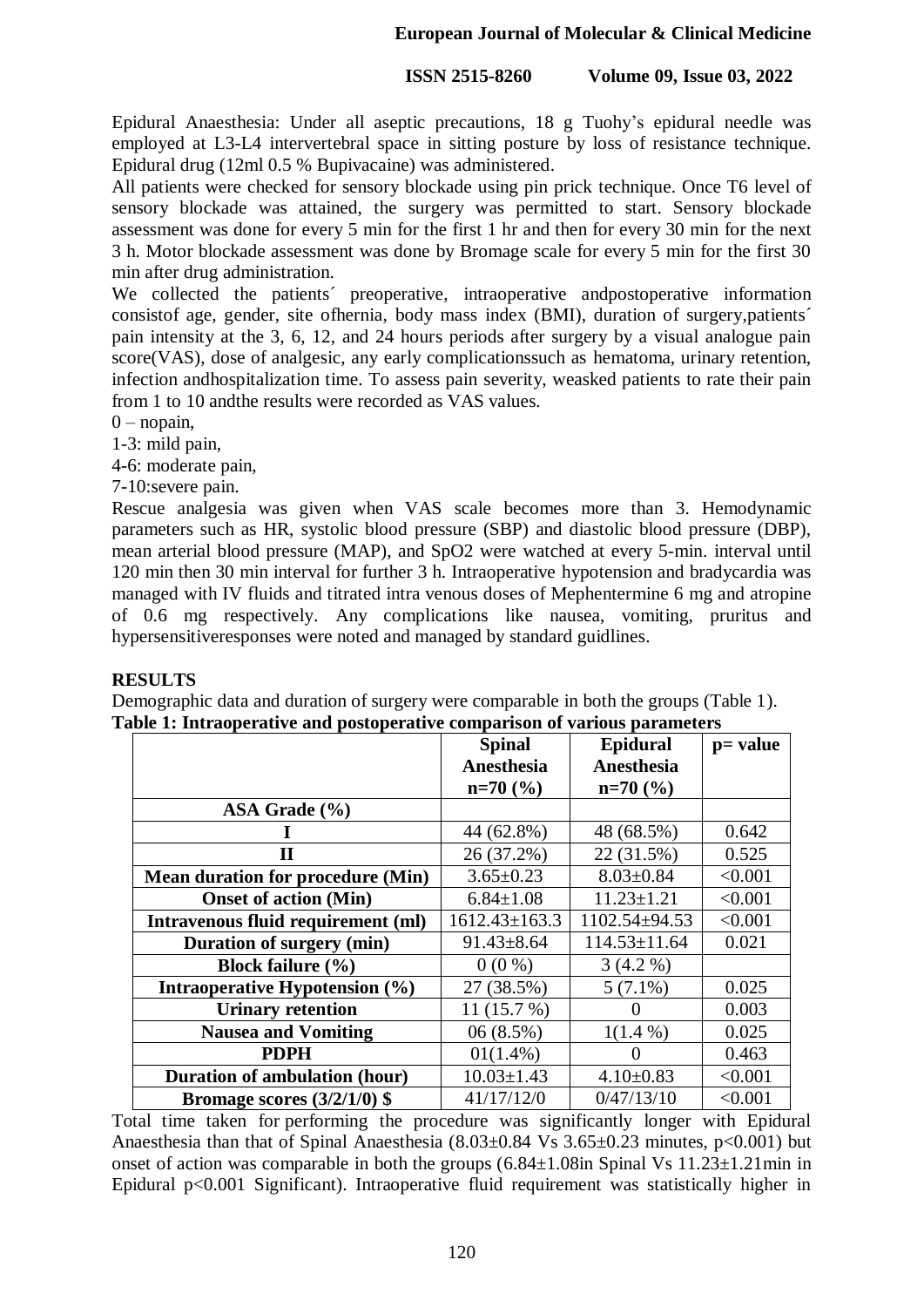Spinal than Epidural (1612.43±163.3ml vs 1102.54±94.53 ml) (p<0.0001). Duration of Surgery was significantly shorter in Spinal as compared to Epidural (91.43±8.64 vs  $114.53\pm11.64$ mins.) (p=0.021). 3 patients had failure of Epidural block whereas no Spinal Anaesthesia failed in patients. Systolic and mean blood pressure showed statistically significant reduction in Spinal as compared to Epidural  $(27 (38.5%)$  vs  $5 (7.1%)$  (p<0.001). Also, Urinary retention and Post Dural puncture headache (PDPH) was seen only in Spinal Anaesthesia. Whereas 6 patients had nausea and vomiting during spinal and only 1 patients during Epidural Anaesthesia. Duration of ambulation was significantly shorter in Epidural as compared to Spinal  $(4.10\pm0.83 \text{ vs } 10.03\pm1.43 \text{ hours})$  (p<0.001).

**Table 2: Operative condition, intra-operative discomfort and satisfaction with anaesthesia**

| <b>Variables</b>                    | Spinal Anesthesia (n=70) | Epidural Anesthesia (n=70) |  |
|-------------------------------------|--------------------------|----------------------------|--|
| <b>Operative condition</b>          |                          |                            |  |
| <b>Excellent/Good/Poor</b>          |                          | 64/4/2                     |  |
| Intra-operative pain                |                          | 19                         |  |
| <b>Satisfaction with anesthesia</b> | 70                       | 61                         |  |
| (Satisfy/Not satisfy)               |                          |                            |  |
| <b>Surgeon</b>                      |                          |                            |  |
| <b>Patients</b>                     | 70/0                     | 63/7                       |  |

In table 2, the surgeons and patients expressed satisfactory result as satisfy in both the groups. The both group of patients declared of having good comfort during surgery, reduced requirement of postoperative analgesia and thereby experience of less side effects. This difference between the groups are statistically insignificant.

| <b>Grade</b> (Time) | Spinal Anesthesia $(n=70)$ | Epidural Anesthesia (n=70) |
|---------------------|----------------------------|----------------------------|
| 0-3 hours           |                            |                            |
| 4-6 hours           | 34 (48.5%)                 | 36 (51.4%)                 |
| 7-9 hours           | 42 (60%)                   | $47(67.1\%)$               |
| $10-12$ hours       | 58 (82.8%)                 | $61(87.1\%)$               |

### **Table 3: Post-operative pain (1st 12 hours)**

In table 3, patients operated under Spinal Anaesthesia had less postoperative pain on day -0 (between 4-6 hours 48.5% patients, 7-9hours 60%, 10-12 hours 82.8%) compared to Epidural Anaesthesia group (between 4-6 hours 51.4% patients, 7-9hours 67.1%, 10-12 hours 87.1%). There was no significant difference in pain score in both the group of the patients.

### **Table 4: Intraoperative pain**

| Intraoperative pain (VAS) |             | Spinal anaesthesia (n=70) (%) Epidural anaesthesia (n=70) (%) |
|---------------------------|-------------|---------------------------------------------------------------|
| None $(VAS=0)$            | 53 (75.7%)  | $6(8.5\%)$                                                    |
| Mild $(VAS 1-3)$          | $8(11.4\%)$ | 13 (18.5%)                                                    |
| Moderate (VAS 4-6)        | $9(12.8\%)$ | 43 (61.4%)                                                    |
| Severe $(VAS>=7)$         |             | $8(11.4\%)$                                                   |

In table 4, spinal anesthesia Group, 53 (75.7%) patients had no pain after inguinal hernioplasty, while 8 (11.4%) patients experienced mild pain and 9 (12.8%) patients experienced moderate pain after surgery. None had severe pain. In the Epidural Anesthesia Group,6 (8.5%)patients had no pain after surgery, while 13 (18.5%) patients experienced mild pain and 43 (61.4%) patients experienced moderate pain after surgery. 8 (11.4%) patient had severe pain. The difference between the two groups was found to be statistically significant.  $(p<0.001)$ .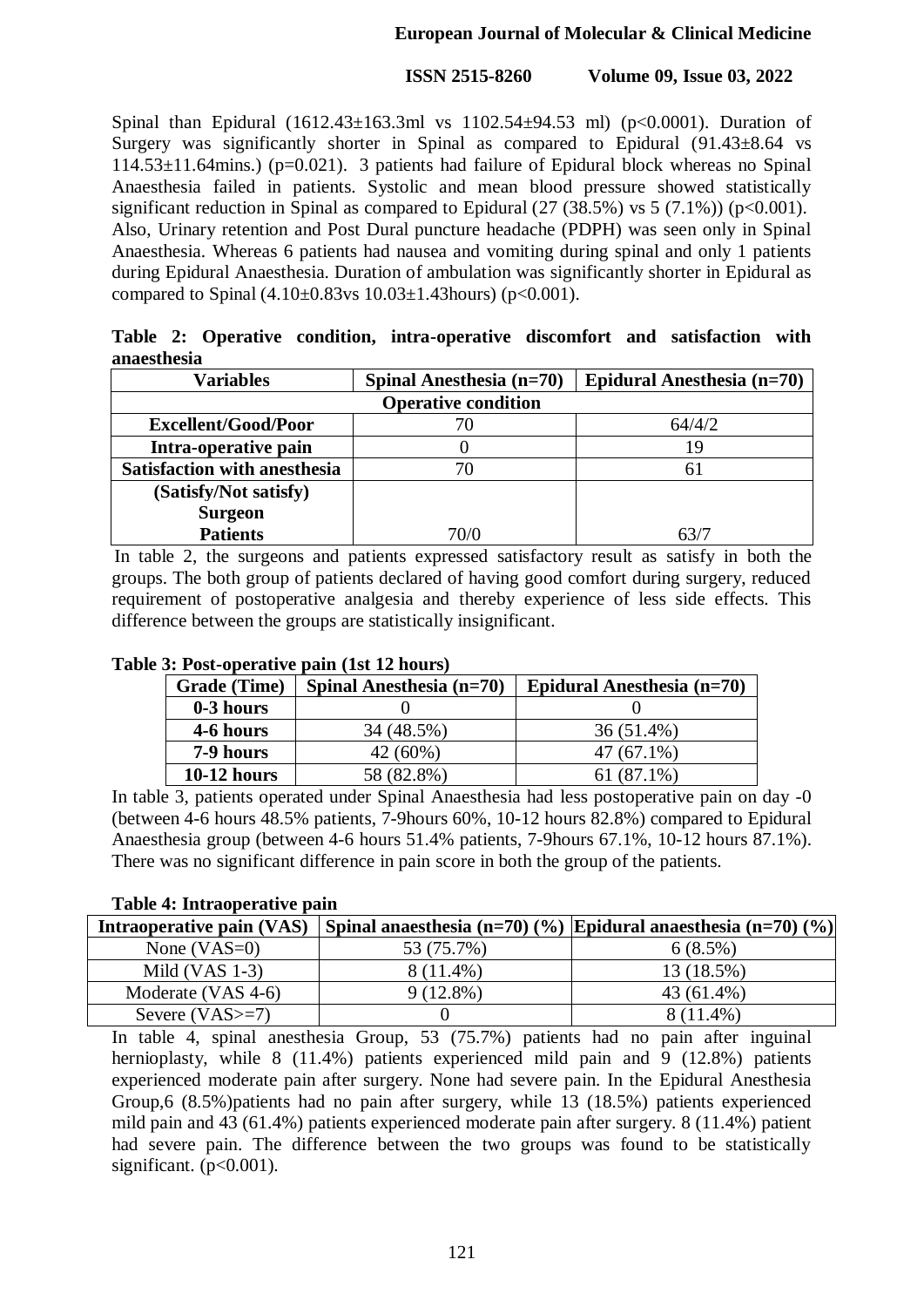| <b>Parameter</b>                          |              | Group S $(n=70)$ Group P $(n=70)$ |            |
|-------------------------------------------|--------------|-----------------------------------|------------|
| Time to first analgesic (min)             | $211 \pm 19$ | $339 \pm 39$                      | $< 0.001*$ |
| Time to complete sensory regression (min) | $241 \pm 31$ | $483 + 48$                        | $< 0.001*$ |
| Total rescue analgesics (tramadol in mg)  | $77 + 7.1$   | $79 \pm 8.3$                      | 0.683      |
| Patients experiencing PONV (%)            | $05(7.1\%)$  | $1(1.4\%)$                        | $< 0.001*$ |
| Urinary catheterization                   | $8(11.4\%)$  |                                   | $< 0.001*$ |
| Recovery room bypass (%)                  |              | 21 (30%)                          | $< 0.001*$ |

#### **Table 5: Recovery times and adverse events**

#### **Table 6:Post-operative observations**

| <b>Complications</b> |            | Spinal Anesthesia (n=70) Epidural Anesthesia (n=70)   P value |            |
|----------------------|------------|---------------------------------------------------------------|------------|
| <b>Vomiting</b>      | $6(8.5\%)$ | $(1.4\%)$                                                     | $< 0.001*$ |
| Urinary retention    | 8 (11.4%)  |                                                               |            |
| <b>Headache</b>      | $2.8\%$    |                                                               |            |

In table 6: Only 6 patients in Spinal Anaesthesia group(8.5%) &1 patients (1.4%) in Epidural Anaesthesia group experienced nausea & vomiting. The difference was statistically significant.  $(p<0.001)$ . In the present study, none of the patients who had urinary retention and headache in Epidural Anaesthesia, while 8 (11.4%) of patients had urinary retention and 1 patient had headache after Spinal Anaesthesia. This was statistically significant.

# **DISCUSSION**

In this research, we found that Spinal Anaesthesia (table 1) had a faster start time than Epidural Anaesthesia. These conclusions are consistent with Davis et alfindings. .'s They estimate that it will take 137 minutes in spinal anaesthesia with 0.5 percent hyperbaric bupivacaine and 214 minutes in epidural anaesthesia with 0.5 percent bupivacaine to achieve maximal cephalad extent. [9]

Spinal Anaesthesia had a considerably larger intraoperative intravenous fluid need than Epidural Anaesthesia (1612.43163.3 ml vs 1102.5494.53 ml). The increased fluid demand in the Spinal Anaesthesia group is due to sympathetic blocking, which causes the intravascular compartment to swell, necessitating rapid intravascular infusion to maintain proper intravascular volume and blood pressure. As a result, in individuals with a low ejection fraction, epidural anaesthesia may be the best option.

During Spinal Anaesthesia, there was no block failure. Three patients (4.2%) had block failure owing to inadequate block in epidural anaesthesia. Using conventional inguinal field block, Sultana A et al [10] and Ruben N Van Veen et al [11] found considerable intraoperative unpleasantness during the dissection of hernia sac in 34 percent and 35 percent of patients, respectively. According to C J Sparks et al [12], the failure rate for local inguinal field block was 3.33 percent, and for local infiltration anaesthesia, it was 3.17 percent, according to Aysun Yilmazlar et al [13], compared to 10% in our research. With greater experience and expertise in this approach, the failure rate may be reduced.

Our findings are consistent with those of Nehme et al, who found that the incidence of intraoperative hypotension was highest in spinal anaesthesia (19 patients), [14], and was only detected in 3 patients with epidural anaesthesia, which was minimal in instances of epidural anaesthesia. Tingwald and Cooperman discovered similar results as well. [15] This is related to the sympathetic blockade caused by spinal anaesthesia, which causes vasodilation, blood pooling in the peripheral venous system, and a reduction in cardiac output. Aysun Yilmazlar et colleagues observed a substantial drop in mean arterial pressure in the spinal anaesthesia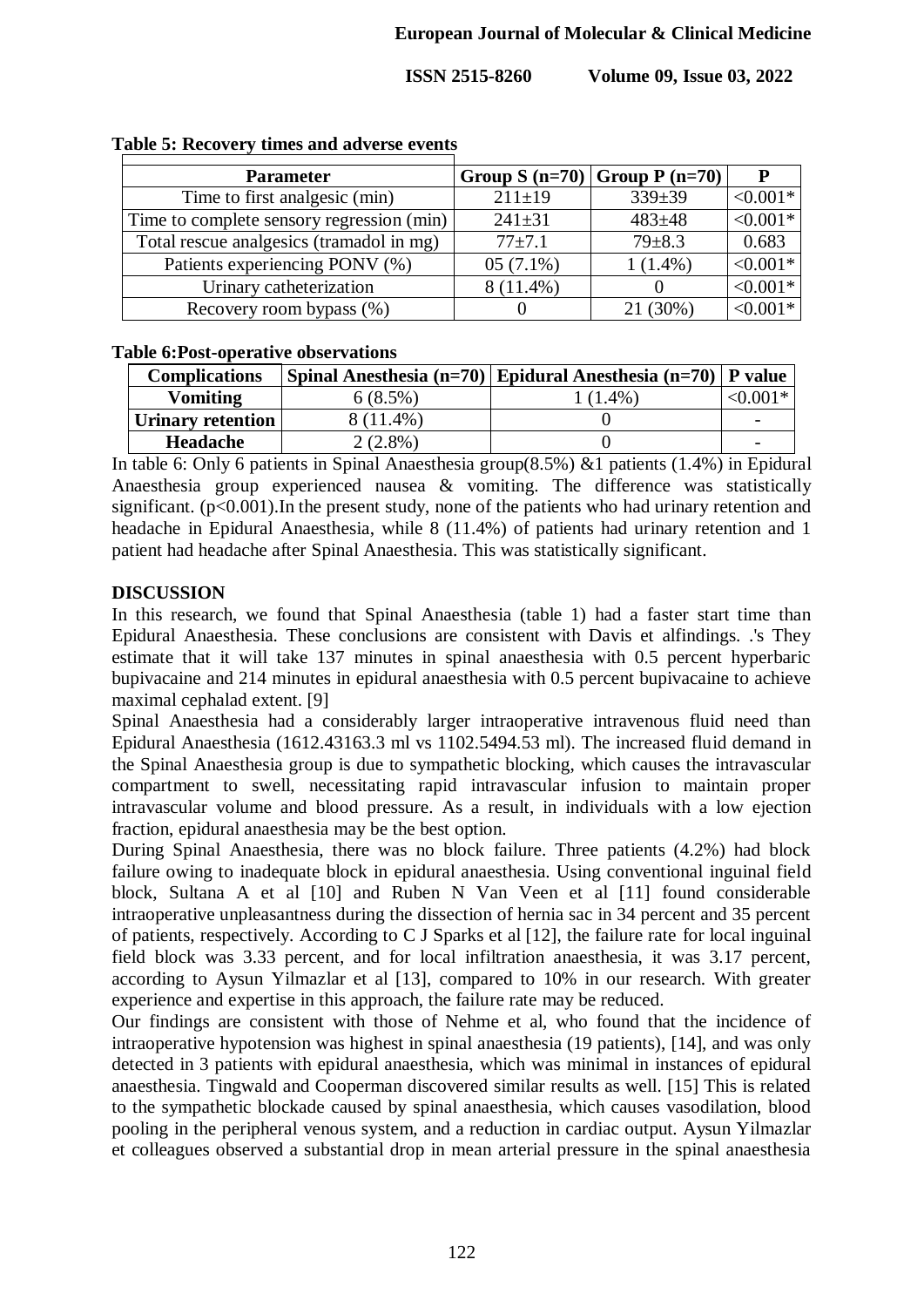group (pre 70.310.3mmHg and post 52.39.3mmHg), but not in the ilioinguinal and iliohypogastric nerve block groups. [13]

Patients undergoing spinal anaesthesia (15.7 percent) and epidural anaesthesia (0 percent) reported urine retention (i.e. full bladder on palpation and failure to micturition 8 hours postoperatively and concomitant with distress). In a research comparing competitive spinal and epidural anaesthesia, Davis et al [9] found that 7 (out of 32) patients in the spinal group and 14 (out of 30) patients in the epidural group needed catheterization. The lower amount of anaesthetic employed in the spinal group (3 mg) and the use of a single shot approach for epidural anaesthesia resulted in a decreased incidence of urine retention in our trial when compared to this. Furthermore, their mean catheterization duration was 4.21.7 hours in the spinal group and 4.72.3 hours in the epidural group, and we waited at least 8 hours for the patient to micturition freely before doing catheterization.

Despond et al [16] identified 9.3% incidence of Post Dural Puncture Headache (PDPH) in young orthopaedic patients utilising 27 G needles (whittcre and Quincke's) in their investigation. Only one patient in the spinal group experienced PDPH in our trial, and she responded well to intravenous fluids and oral analgesics. In our investigation, the use of tiny gauze (25 number quincke) needles resulted in a lower incidence of PDPH.

In Spinal Anaesthesia, the duration of ambulation was longer than in Epidural Anaesthesia (10.031.43 vs 4.100.83) (0.001). Song D et al observed that epidural block had the quickest time-to-home willingness (13368 min) compared to spinal anaesthesia (28083 min). [17] According to Ding Y and White PF, the ambulation duration in the block group was (86 18 min) and the period from fit to discharge was (11249 min). [18] The mean duration till discharge in the block group was 6.85 hours, according to Goutorbe P et al, who concluded that it must be an appropriate strategy in countries with low Gross National Product (GNP), such as Africa. [19]

When comparing Spinal Anaesthesia to Epidural Anaesthesia, the postoperative VAS score was considerably higher in Spinal Anaesthesia. When comparing Epidural Anaesthesia to Spinal Anaesthesia, the duration of postoperative analgesia was much longer (5.1630.4542 vs 3.8710.4801 hours). Sultana A et al [10] and Tverskoy et al [20] both found similar results.

In Spinal Anaesthesia, 6 patients had nausea and vomiting that responded to IV ondansetron, 8 patients reported urine retention, and 2 patients experienced headache. None of the individuals undergoing epidural anaesthesia had any of these issues. Young at al [21] had similar outcomes (14 percent urine retention) while Sultana A et al [10] experienced wound haematoma or local infection. Because nausea and vomiting during regional anaesthesia are more likely when sympathetic block extends beyond the sixth thoracic segment, our research found that using a low dose reduced nausea and vomiting. [22]

### **CONCLUSION**

The spinal block induces a faster and more effective analgesia as well as a more severe motor blockage than epidural block. In Spinal Anaesthesia, the haemodynamic fluctuations and adverse effects are larger than in Epidural Anaesthesia. As a result, both spinal and epidural anaesthesia may be utilised safely during day surgery. Early onset and total relaxation are added benefits of spinal anaesthesia with 25 gauze quincke's needle and 3ml 0.5 percent hyperbaric bupivacaine. Urinary retention, haemodynamic variability, nausea and vomiting, hypotension, and ambulation are all reduced with epidural anaesthesia. As a result, anaesthesia of choice may be used in elderly and CVD patients.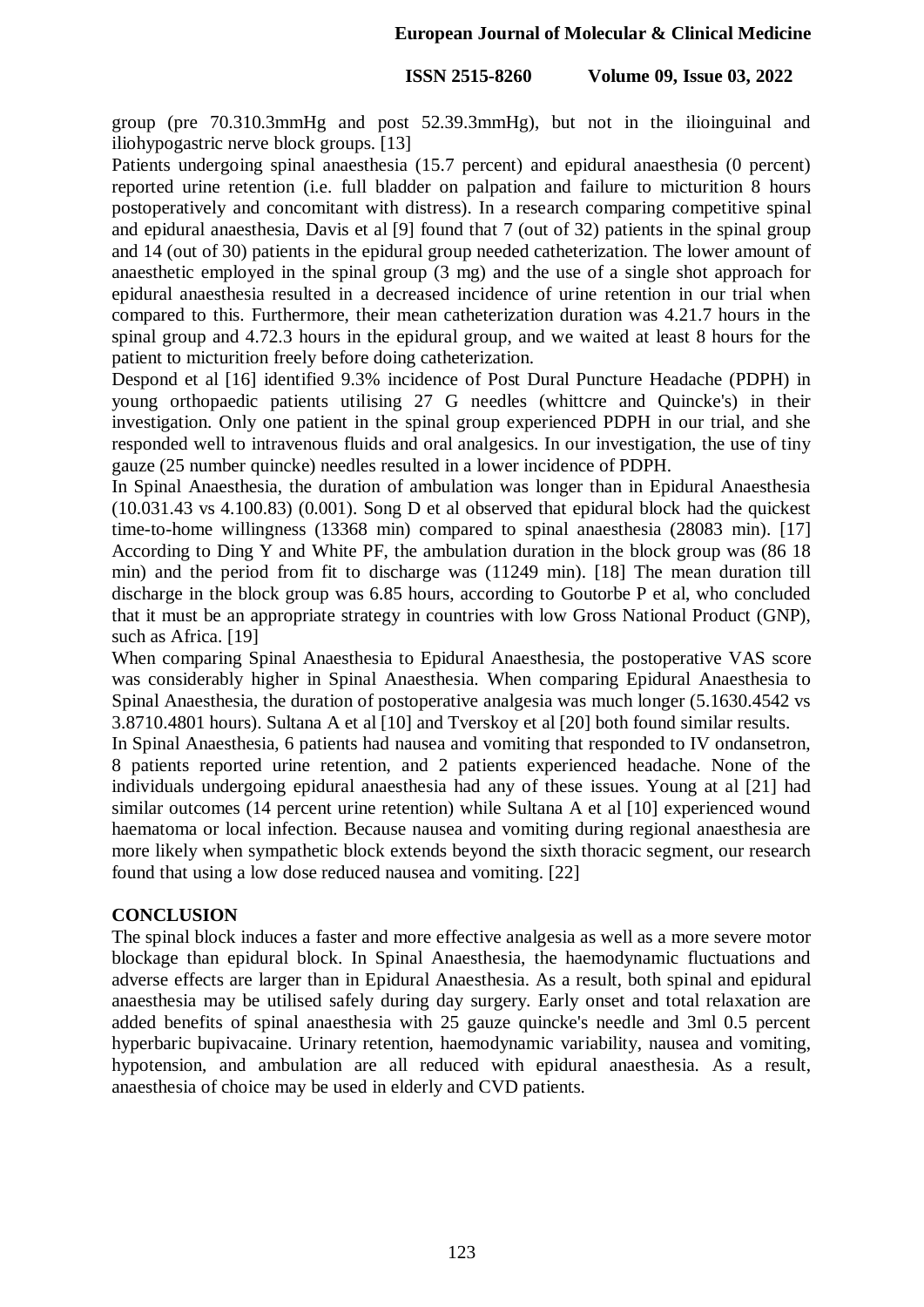## **REFERENCE**

- 1. Ferede YA, Nigatu YA, Agegnehu AF, Mustofa SY. Practice of spinal anesthesia among anesthetists in the operation room of referral hospital: cross-sectional study. *Int J Surg Open*. 2020;27:145–148.
- 2. Liu SS, McDonald SB. Current issues in spinal anesthesia. *Anesthesiology*. 2001;94(5):888–906.
- 3. Hood DD, Curry R. Spinal versus epidural anesthesia for cesarean section in severely preeclamptic patients a retrospective survey. *Anesthesiology*. 1999;90(5):1276–1282.
- 4. Riley ET, Cohen SE, Macario A, Desai JB, Ratner EF. Spinal versus epidural anesthesia for cesarean section: a comparison of time efficiency, costs, charges, and complications. *Anesth Analg*. 1995;80(4):709–712.
- 5. Jenkins JT, O'Dwyer PJ. Inguinal hernias. *BMJ*. 2008;336(7638):269-272.
- 6. Kingsnorth A, LeBlanc K. Hernias: inguinal and incisional. *Lancet* 2003;362:1561-71.
- 7. 2. Devlin HB. Trends in hernia surgery in the land of Astley Cooper. In: Soper NJ, ed. *Problems in general surgery* Vol 12. Philadelphia, PA: Lippincott-Raven, 1995:85- 92.
- 8. 3. Chow A, Purkayastha S, Athanasiou T, Tekkis P, Darzi A. Inguinal hernia. *BMJ Clin Evid* 2007;4:1-20.
- 9. Davis S, Erskine R, James MF. A comparison of spinal and epidural anaesthesia for hip arthroplasty. Can J Anaesth 1992; 39: 551-554.
- 10. Sultana A1, Jagdish S, Pai D, Rajendiran KM. Inguinal herniorrhaphy under local anaesthesia and spinal anaesthesia--a comparative study. J Indian Med Assoc. 1999;97:169-70,175.
- 11. van Veen RN, Mahabier C, Dawson I, Hop WC, Kok NF, Lange JF, Jeekel J. Spinal or local anesthesia in lichtenstein hernia repair: a randomized controlled trial. Ann Surg. 2008;247:428-33.
- 12. Sparks CJ, Rudkins GE, Agiomea K, Fa'arondos JR. Inguinal field block for adult inguinal hernia repair using a short bevel needle. Description and clinical experience in Soloman island and an Australian teaching hospital. Anaesthesia and Intensive care. 1996;23:143-48.
- 13. Yilmazlar A1, Bilgel H, Donmez C, Guney A, Yilmazlar T, Tokat O. Comparison of ilioinguinal-iliohypogastric nerve block versus spinal anesthesia for inguinal herniorrhaphy. South Med J. 2006;99:48-51.
- 14. Nehme AE. Groin hernias in elderly patients. Management and prognosis.Am J Surg. 1983;146:257-60.
- 15. Tingwald GR, Cooperman M. Inguinal and femoral hernia repair in geriatric patients.Surg Gynecol Obstet. 1982;154:704-6.
- 16. Despond O, Meuret P, Hemmings G. Postdural puncture headache after spinal anaesthesia in young orthopaedic outpatients using 27-gauze needles. Can J Anaesth 1998; 45 (11): 1106-1109.
- 17. Song D, Greilich NB, White PF, Watcha MF, Tongier WK. Recovery profiles and costs of anesthesia for outpatient unilateral inguinal herniorrhaphy. Anesth Analg. 2000;91:876-81.
- 18. Ding Y, White PF. Post-herniorrhaphy pain in outpatients after pre-incision ilioinguinalhypogastric nerve block during monitored anaesthesia care. Can J Anaesth. 1995;42:12- 5.
- 19. Goutorbe P, Lacroix G, Pauleau G, Daranda E, Goin G, Bordes J, Meaudre E, Balandraud P. Treatment of inguinal hernia in a difficult environment: feasibility and efficacy of ilioinguinal and iliohypogastric blocks. Med Sante Trop. 2013;23:202-5.